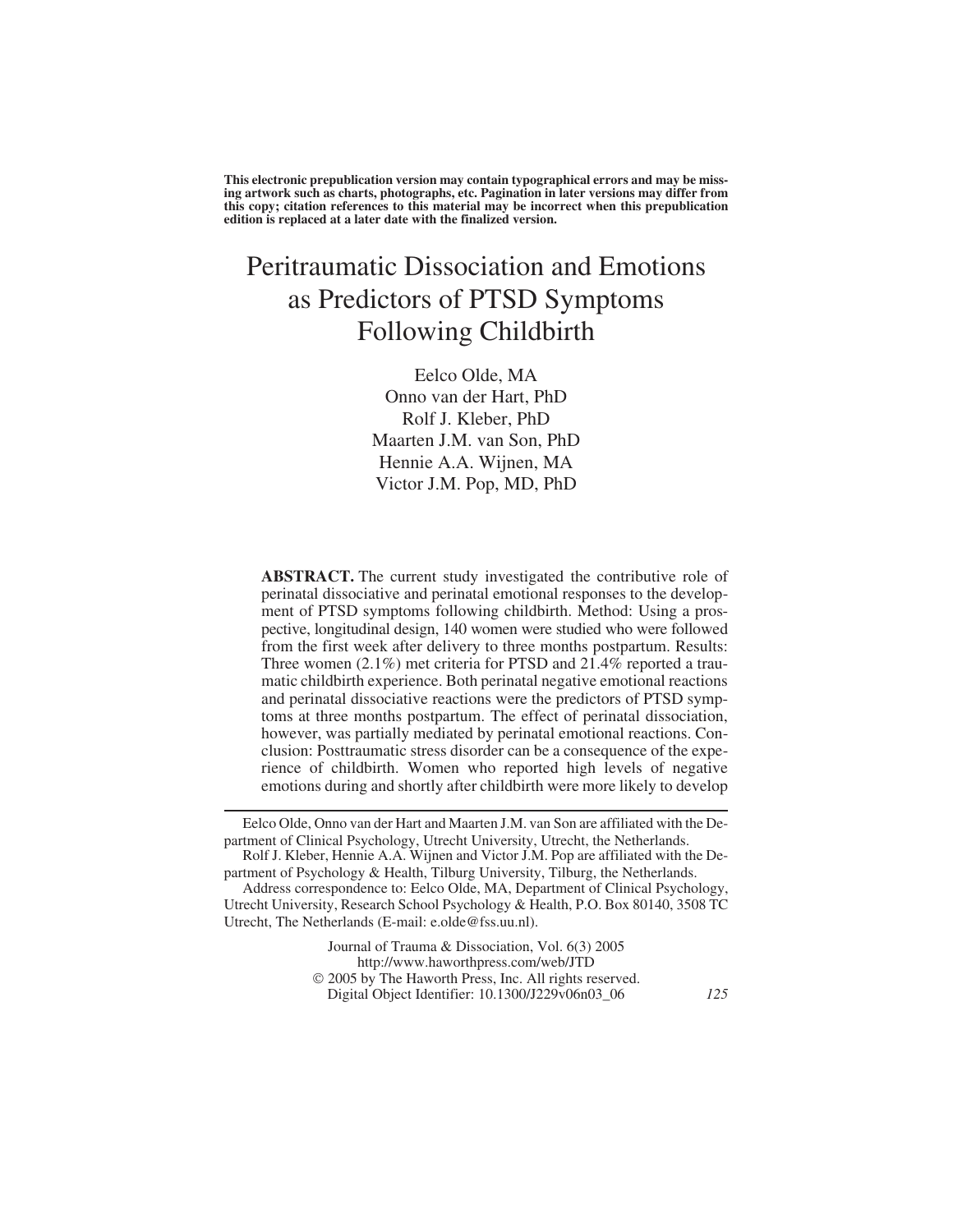PTSD symptoms than women who did not. Women who experienced an instrumental delivery and also reported higher levels of psychoform perinatal dissociation, were at higher risk than women who reported higher levels of perinatal dissociation during a spontaneous delivery. These findings add to the growing body of literature regarding traumatic childbirth and indicate that perinatal dissociative and emotional phenomena are associated with posttraumatic stress.*[Article copies available for a fee from The Haworth Document Delivery Service: 1-800-HAWORTH. E-mail address: <docdelivery@haworthpress.com> Website: <http://www.HaworthPress.com>* © *2005 by The Haworth Press, Inc. All rights reserved.]*

**KEYWORDS.** Peritraumatic dissociation, posttraumatic stress, childbirth, emotional responses

Recent studies have indicated that for some women childbirth may be a traumatic experience leading to the development of posttraumatic stress disorder (PTSD) and related disturbances. Between 2.8 and 5.6% of women suffer from PTSD as a consequence of childbirth at six weeks postpartum (Ayers & Pickering, 2001; Creedy, Shochet, & Horsfall, 2000; Czarnocka & Slade, 2000; Wijma, Soderquist, & Wijma, 1997). At approximately 6 months postpartum PTSD prevalence rates decrease to a level of around 1.5% (Ayers & Pickering, 2001; Wijma et al., 1997). Several studies investigated factors that may predict the development of childbirth-related PTSD and posttraumatic stress symptoms (Creedy et al., 2000; Soet, Brack, & Dilorio, 2003; Wijma et al., 1997). Personality traits, level of obstetric intervention, intense perinatal emotional reactions, negative contact with staff, and lack of social support have been found to be related to PTSD and posttraumatic stress symptoms. Similar factors have also been identified in studies focusing on other types of stressors (Brewin, Andrews, & Rose, 2000; Ozer, Best, Lipsey, & Weiss, 2003).

In recent years, much attention has been paid to the predictive role of psychological phenomena that occur during or directly after various traumatic incidents. Immediate reactions experienced at the time of the trauma, such as dissociation, extreme anxiety, panic, and negative emotions, may be important predictors of subsequent PTSD symptoms (Bernat, Ronfeldt, Calhoun, & Arias, 1998). One of the most important predictors appears to be peritraumatic dissociation. According to Marmar, Weiss, and Metzler (1998), peritraumatic dissociation is the occurrence of dissociative symptoms during or shortly after exposure to extreme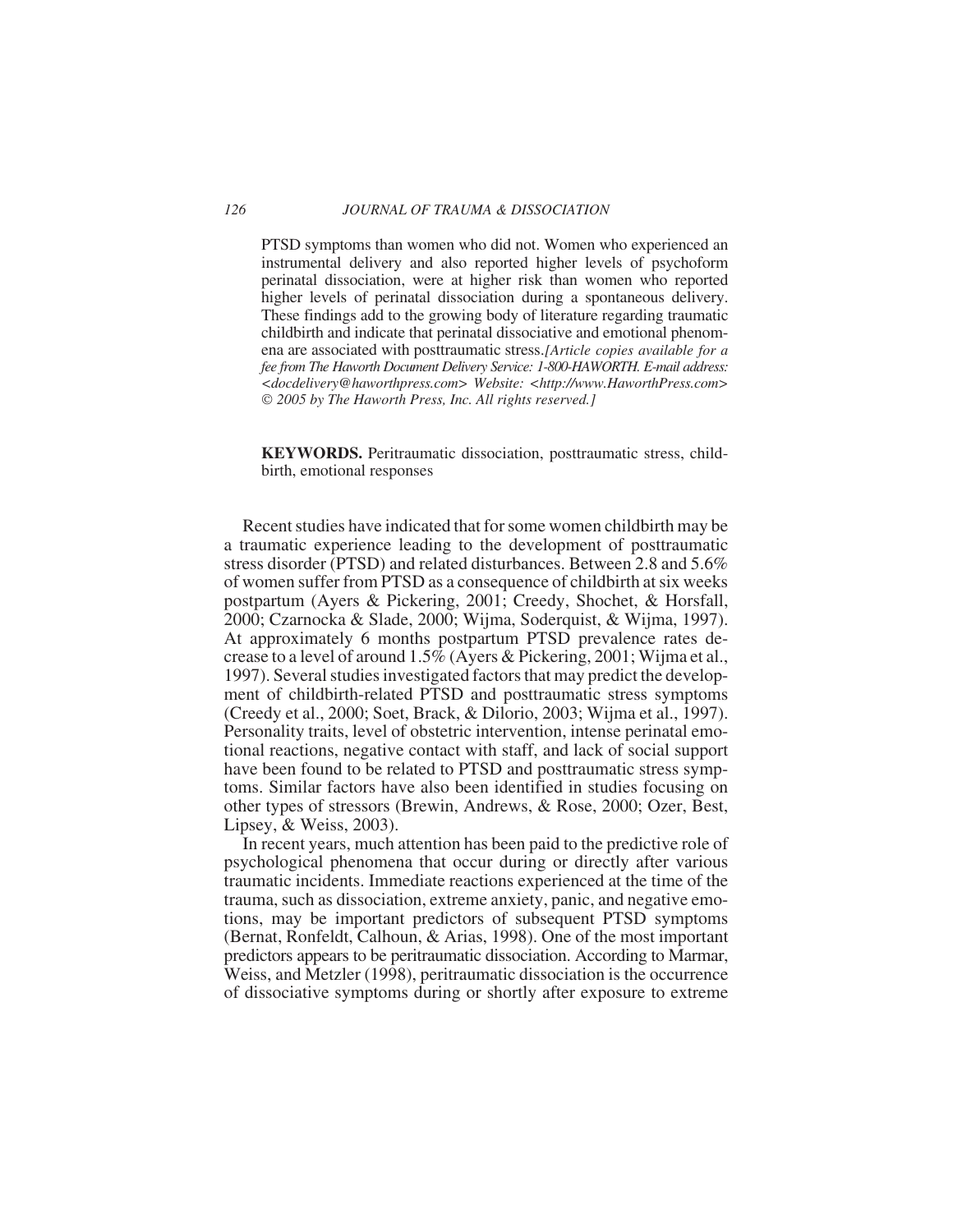events involving acute alterations in cognitive and perceptual functioning at the time of a traumatic event. Traumatized patients frequently report alterations in the experience of time, place and person, which lead to a sense of unreality as the event is occurring (Marmar et al., 1998).

Nijenhuis, Van Engen, Kusters, and Van der Hart (2001) suggested that peritraumatic dissociation-involving both psychoform and somatoform phenomena-is a manifestation of acute integrative failure, which sets the stage for the failure to synthesize and personify the traumatic experience in the long run. Psychoform phenomena of dissociation refer to dissociative amnesia and identity fragmentation and may involve depersonalization and derealization. Somatoform dissociation designates dissociative symptoms that phenomenologically involve the body. The adjective "somatoform" indicates that the physical symptoms suggest, but cannot be explained by a physical condition or by the direct effect of a substance (Nijenhuis & Van der Hart, 1999). Somatoform dissociative phenomena include the inability to move and speak, anesthesia of various perceptual modalities, such as lack of pain perception (analgesia), tunnel vision, and bodily numbing (tactile and kinesthetic anesthesia; Nijenhuis, et al., 2001).

Ozer et al. (2003) performed a meta-analysis on predictors of PTSD and related symptoms following different forms of trauma (not including childbirth). Peritraumatic dissociation was found to be the strongest predictor for PTSD as compared to prior trauma, prior psychological adjustment, family history of psychopathology, perceived life threat during trauma, posttrauma social support, and peritraumatic emotional responses. Measures of peritraumatic dissociation have been found to predict PTSD and posttraumatic stress symptoms beyond the level of stress exposure, general dissociative tendencies, locus of control, and social support (Marmar et al., 1999; Shalev, Peri, Canetti, & Schreiber, 1996; Tichenor, Marmar, Weiss, Metzler, & Ronfeldt, 1996). Peritraumatic dissociation was also predictive in various groups of victims of trauma: Vietnam combat veterans (Kaufman et al., 2002; Tichenor et al., 1996), motor vehicle accident victims (Delahanty, Royer, Raimonde, & Spoonster, 2003; Fullerton et al., 2001; Ursano et al., 1999), victims of natural disasters (Koopman, Classen, & Spiegel, 1994), emergency service personnel (Marmar et al., 1999), and survivors of crime and assault (Freedman, Brandes, Peri, & Shalev, 1999; Shalev et al., 1996). A study on posttraumatic stress after pregnancy loss reported a relation between peritraumatic dissociation and PTSD (Engelhard, Van den Hout, Kindt, Arntz, & Schouten, 2003). Peritraumatic dissociation was predicted by lower emotional control. In the field of childbirth-related PTSD, the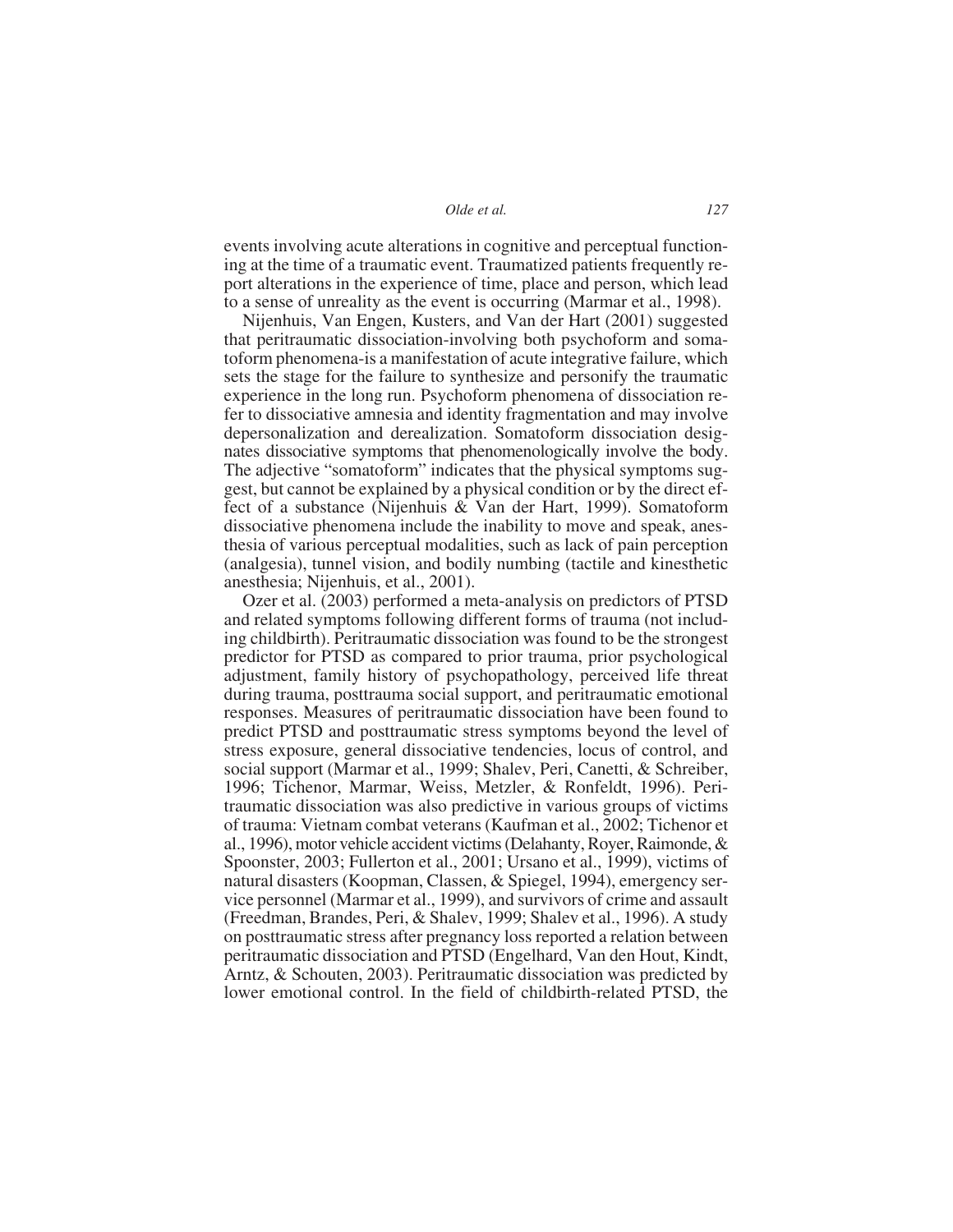role of peritraumatic dissociation has been noted (Moleman, Van der Hart, & Van der Kolk, 1992) but has been scarcely empirically studied (Van Son, Verkerk, Van der Hart, Komproe, & Pop, 2004).

Nevertheless, in the general trauma field the predictive role of peritraumatic dissociation has not been confirmed in several other studies. Marshall and Schell (2002) examined the link between peritraumatic dissociation and symptoms of PTSD in a sample of survivors of community violence. Although peritraumatic dissociation at baseline correlated with subsequent PTSD symptom severity, it was not an independent predictor of chronic PTSD symptoms. In a study on motor vehicle accident victims (Holeva & Tarrier, 2001) peritraumatic dissociation was not found to be predictive of PTSD. According to Gershuny, Cloitre, and Otto (2003), little attention has been paid to possible mediating relationships between peritraumatic emotions and peritraumatic dissociation. These authors found in their study that the effect of peritraumatic dissociation was eliminated when controlling for peritraumatic emotions such as fear and loss of control. These studies indicate that the predictive role of peritraumatic dissociation is still indistinct.

## *PERITRAUMATIC EMOTIONS AND PERITRAUMATIC DISSOCIATION*

The occurrence of negative emotional responses during or directly after the traumatic event has also been found to be predictive of PTSD and posttraumatic stress symptoms. Brewin et al. (2000) reported that intense levels of fear, helplessness and horror strongly predicted PTSD six months post-trauma. In their meta-analysis Ozer et al. (2003) found that peritraumatic emotional responses were the second strongest predictor of posttraumatic stress symptoms or current PTSD, after peritraumatic dissociation. Vehement emotional reactions during or shortly after the trauma such as intense fear, helplessness, loss of control and horror were found to be related to PTSD and posttraumatic stress symptoms in various groups of victims of potentially traumatizing experiences such as serious accidents and natural disasters (Bernat et al., 1998), violent crime (Brewin et al., 2000), motor vehicle accidents (Ehlers, Mayou, & Bryant, 1998), and terrorist attacks (Simeon, Greenberg, Knutelska, Schmeidler, & Hollander, 2003). With regard to childbirth-related PTSD, various studies reported associations between the occurrence of negative emotions and the development of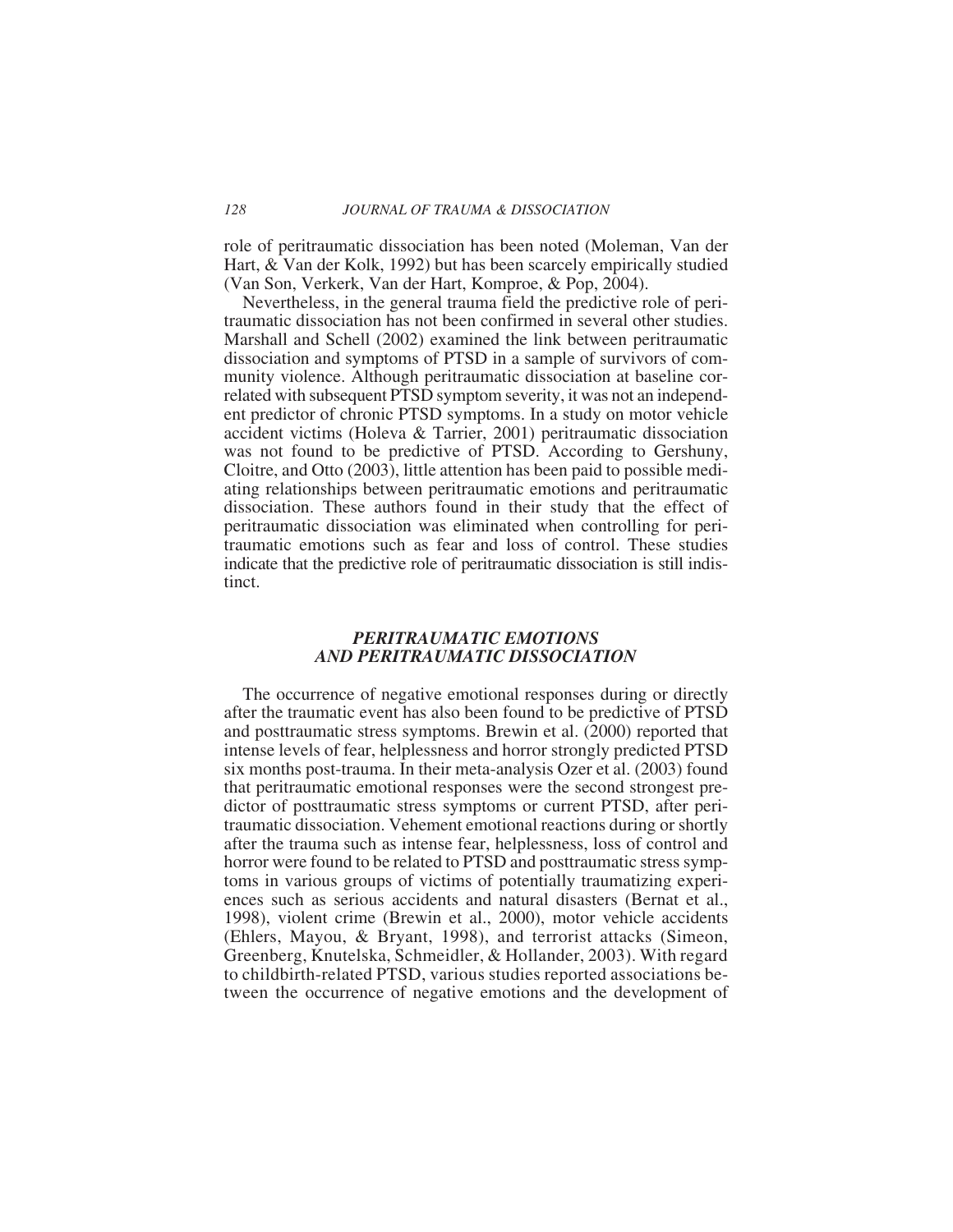PTSD (Czarnocka & Slade, 2000; Keogh, Ayers, & Francis, 2002; Lyons, 1998).

The occurrence of negative emotions such as fear and panic has been associated with perinatal dissociative reactions, as dissociation may be regarded as a mechanism to handle the extreme emotions associated with traumatic events (Creedy et al., 2000; Moleman et al., 1992). Moleman et al. (1992) reported that women who panicked during delivery went into a dissociative state on order to escape the emotional event. Although this report was based on three case studies, it clearly illustrates how women may react during the course of delivery in anticipation of negative outcomes. Other studies have also suggested that dissociation is a response to overwhelming emotional and physiological arousal (Bernat et al., 1998; Van der Kolk & Van der Hart, 1989). Peritraumatic dissociation has been found to be related to greater perceived threat and greater externality in locus of control (Marmar, Weiss, Metzler, & Delucchi, 1996), loss of control, helplessness and anger (Simeon et al., 2003), and hyperarousal and anxiety (Sterlini & Bryant, 2002). Bernat et al. (1998) reported that the relationship between acute fear and peritraumatic dissociation was mediated by acute panic symptoms, and that peritraumatic dissociation is the proximal outcome of overwhelming traumatic fear and attendant physiological responding. According to Gershuny et al. (2003), peritraumatic dissociation could be conceptualized as part of a panic process. These authors suggested that fears about death and loss of control are cognitive components of panic. The cognitive appraisal of the traumatic event as unmanageable, as reflected by fears of death and losing control, may help elicit dissociation. In addition, fears of death and losing control mediated the relationship between peritraumatic dissociation and PTSD (Gershuny et al., 2003).

In a prospective study on soldiers in Army survival training, Morgan et al. (2001) found that a majority reported peritraumatic dissociation under stress, and that dissociative symptoms were common in healthy humans experiencing acute, highly intense stress. The authors reported that fearing for one's life significantly influenced the degree to which subjects experienced symptoms of dissociation. Morgan et al. (2001) stated that the causal link between peritraumatic dissociation and PTSD must be viewed with caution as acute stress-induced symptoms of dissociation were found to be very common among their subjects.

The current study aimed to prospectively test whether perinatal negative emotions and perinatal dissociation are associated with the development of posttraumatic stress symptoms related to childbirth. We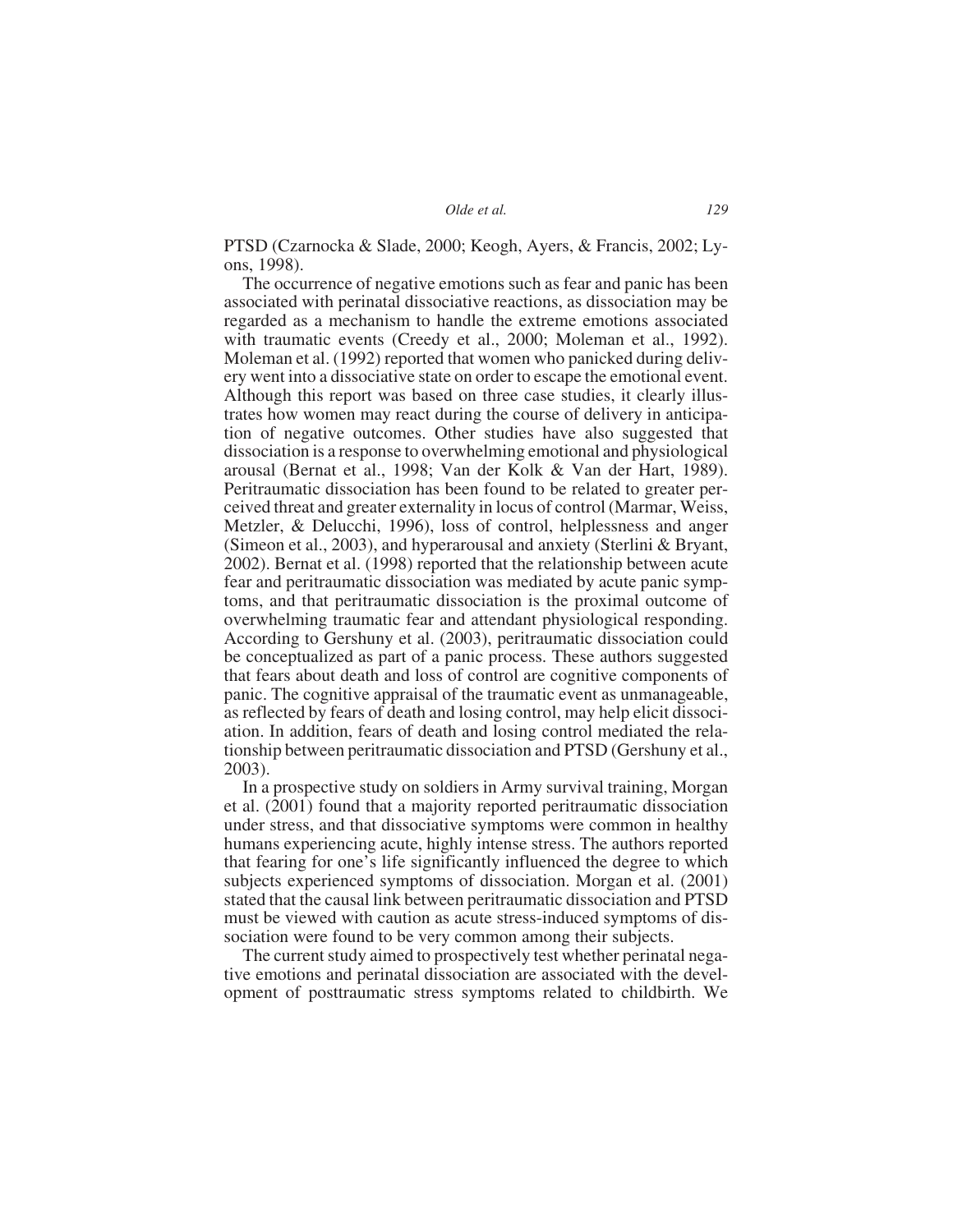prefer to use the term *perinatal* because childbirth is generally not considered a traumatic experience. On the basis of prior general trauma studies we hypothesized that both perinatal negative emotions and perinatal dissociation would be positively correlated to PTSD symptoms. Based on earlier findings (Bernat et al., 1998; Moleman et al., 1992; Morgan et al., 2001), we assumed that negative perinatal emotions precede the occurrence of perinatal dissociation. Finally, we expected that both perinatal emotional reactions as well as perinatal dissociative reactions independently contributed to level of PTSD symptoms.

## *METHODS*

## *Participants*

Participants  $(N = 140)$  were pregnant Dutch women who lived in a suburban region in the southern part of the Netherlands. All participants were clients of midwives' practices in the region of the town of Veldhoven. Data were collected between September 2001 and December 2002 as part of a larger study on the effects of thyroid hormone level on the delivery, conducted by two of the authors (VP & HW). Of the 344 women who were asked to participate, 229 (66.6%) entered the study. Ten women (4.4%) were excluded from the study because of premature birth (birth before the 37th week of pregnancy). As this is a report of an ongoing longitudinal study we used data from those women who had completed all assessments, therefore 79 (34.5%) women could not enter the study. The demographics of the remaining  $140 (61.1\%)$  women were similar to those of the group as a whole, except that women participating in the current study ( $N = 140$ ,  $M = 31.5$ ,  $SD = 3.3$ ) were significantly older compared to women with incomplete data  $(N = 89, M = 10)$ 30.5, *SD* = 3.4) as was found using a t-test (df = 227; t =  $-2.2$ ; p < .05). No differences were found on level of education and number of deliveries. The average age of participants was 31.5 years (*SD* = 3.3, range = 22.0-40.1). For 41% of the sample this was their first delivery (primiparous). All women were currently married or living together with their partner. A large majority were employed (90%). This sample is representative for the Dutch population of pregnant women with regard to age, employment and education (Centraal Bureau voor de Statistiek, 2003).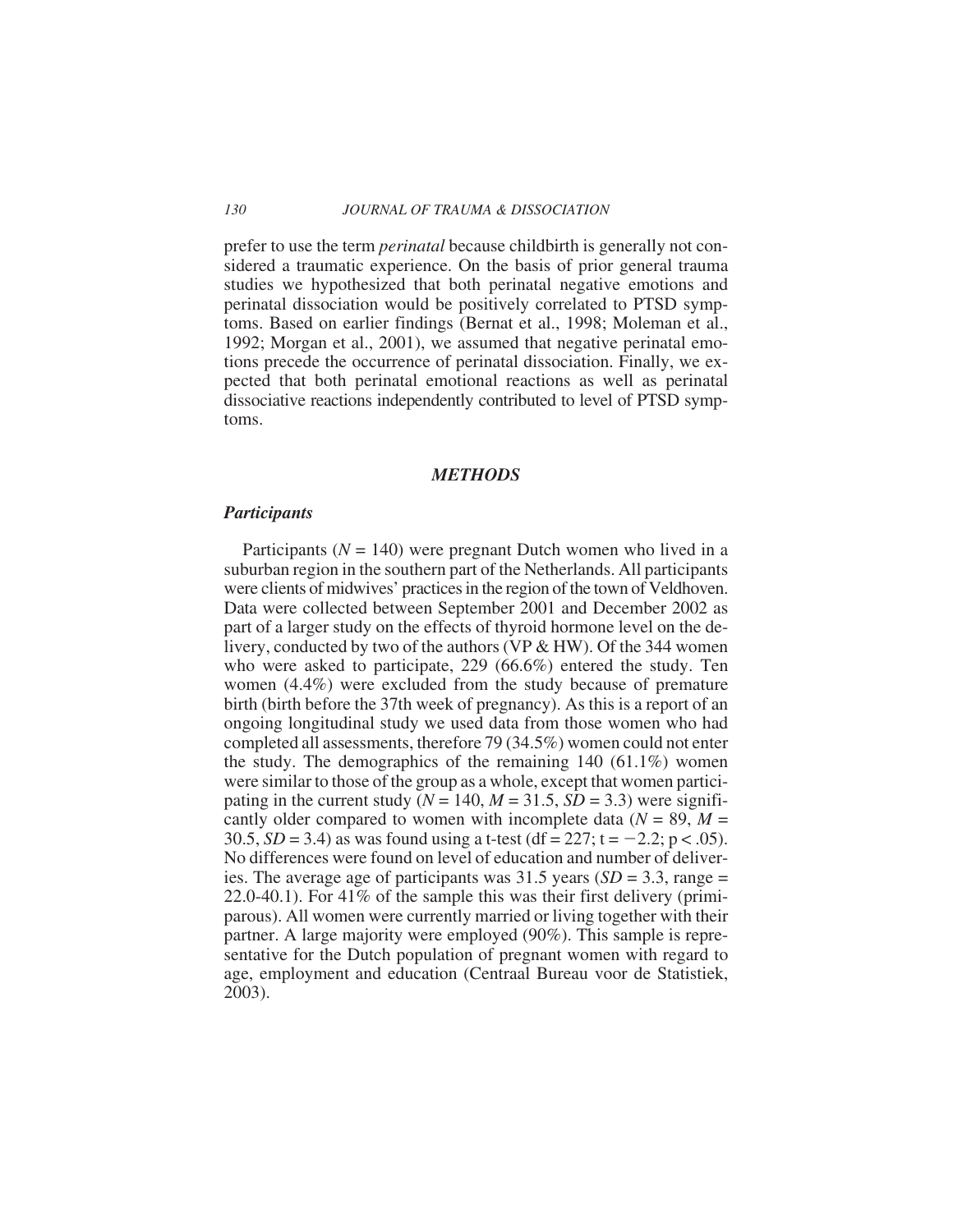## *Procedure*

A longitudinal design makes it possible to investigate the development of PTSD symptoms and PTSD. Women were approached and informed about the study during their pregnancy by the midwife (HW) at their first visit at the midwife practice. Informed consent was required before they were included in the study. There were two moments of assessment: in the first week postpartum and at three months postpartum. In the first week postpartum, participants filled out a self-report questionnaire that was given to them by their midwife during the last birth control at 36 weeks in pregnancy. The midwife collected the questionnaires during a visit at eight days postpartum. During the first assessment, peritraumatic risk factors were measured. These factors consisted of peritraumatic psychoform and somatoform dissociation, peritraumatic emotions, acute stress symptoms and depressive symptoms during the first week postpartum. At three months postpartum a self-report questionnaire was sent to the participants' home address by mail, which they could send back by using the return envelope. PTSD symptoms were measured at this time point.

#### *Instruments*

Characteristics of the delivery-mode of delivery, duration and other specific birth related aspects-were assessed by a *standardized form* that is regularly used by midwives and gynecologists in the Netherlands. The following possibilities of delivering a baby can be discriminated in the Netherlands: spontaneously at home with the aid of a midwife or GP, or in hospital (spontaneously, after induction vaginally, after forceps/vacuum extraction vaginally or by Caesarean section). Those deliveries that are not spontaneous will be labelled instrumental in the current study. Up to 90% of the women who deliver in hospital stay there for less than 24 hours. During the first postpartum week at home, all women are visited by the midwife to look after the mother and the baby. Moreover, the woman receives care during eight hours per day of a special trained "lying-in" nurse (this is part of health insurance care in the Netherlands). A lying-in-nurse is a maternity caretaker who visits the mother during the first eight days after delivery, teaches the parents of the newborn child how to take care of the baby and carries out simple household tasks.

Psychoform perinatal dissociation was assessed by the Dutch version of the *Peritraumatic Dissociative Experiences Questionnaire-Self-Re-*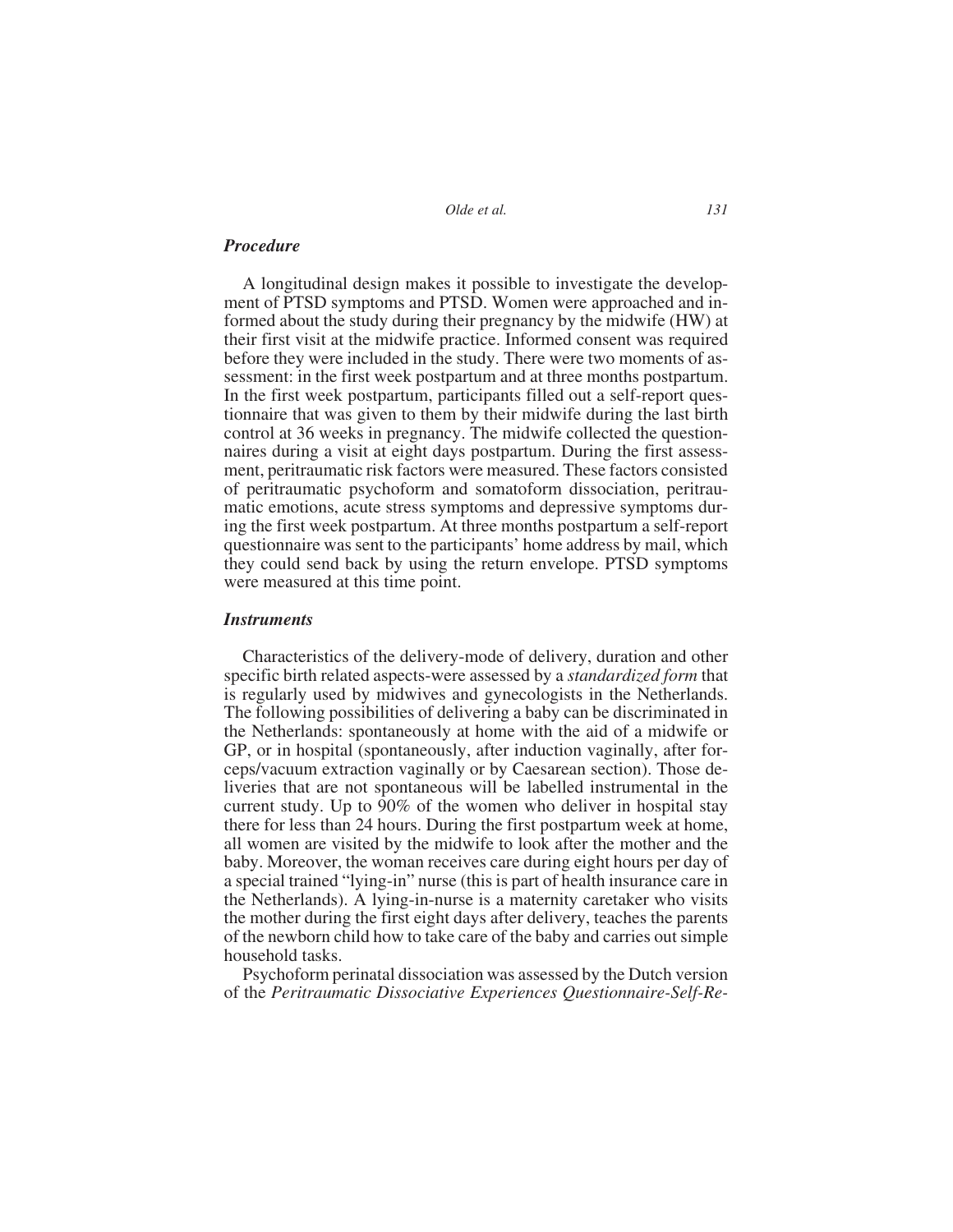*port Version* (PDEQ-SRV) (Marmar, Weiss, & Metzler, 1998; Dutch version: Kleber & Van der Hart, 1998), a ten-item self-report questionnaire for assessing subjects' recall of experiences during the trauma which are characterized as psychoform dissociation. In the current study, the delivery was set as the critical event. Items include derealization, amnesia, out-of-body experiences and altered time perception, and are rated on a scale from 1 to 5. Phenomena assumed to be dissociative are related to constructs of depersonalization, derealization, altered sense of time, and altered sense of body image. Internal consistency for the PDEQ in the present sample was good (Cronbach's alpha  $= .85$ ).

Perinatal somatoform dissociation was assessed by the *Somatoform Dissociation Questionnaire-Peritraumatic* (SDQ-P; Nijenhuis & Van der Hart, 1998). The SDQ-P is a self-report questionnaire that evaluates somatoform manifestations of dissociation during or immediately following an overwhelming event. The items were derived from clinical observations, clinical reports in the literature and from the SDQ-20 (Nijenhuis, Spinhoven, Van Dyck, Van der Hart, & Vanderlinden 1996), which assesses the severity of current somatoform dissociation. Examples of items are: "It was like my body, or a part of it was paralyzed," and "It was like my body, or a part of it had disappeared." The SDQ-P has good internal consistency and convergent validity as it is strongly associated with the PDEQ (Nijenhuis et al., 2001). Internal consistency in the current study was satisfactory (Cronbach's alpha = .62)

Negative emotions were assessed using the *Peritraumatic Emotions List* (PEL; Van der Velden, Van der Burg, Steinmetz, & Van den Bout, 1992), a standardized list with 10 emotions that can be scored on a five-point Likert scale. Participants were asked to report which emotions they had experienced during a defined shocking event, for example, fear, powerlessness, horror and guilt. Childbirth is characterized by an ambiguous set of emotions. During delivery women may experience huge amounts of pain, fear and loss of control. Afterwards, feelings of happiness and pride may be experienced when they hold their baby in their arms. Therefore, we distinguished between emotions experienced during and emotions experienced shortly after delivery. Internal consistencies of the PEL during and after were satisfactory with Cronbach's alphas of .79 and .71, respectively.

The Dutch version of the *PTSD Symptom Scale-Self Report version* (PSS-SR; Foa, Riggs, Dancu, & Rothbaum, 1993; Dutch version: Arntz, 1993) was used to assess the frequency of the 17 PTSD symptoms according to the *DSM-IV* criteria for PTSD and to indicate whether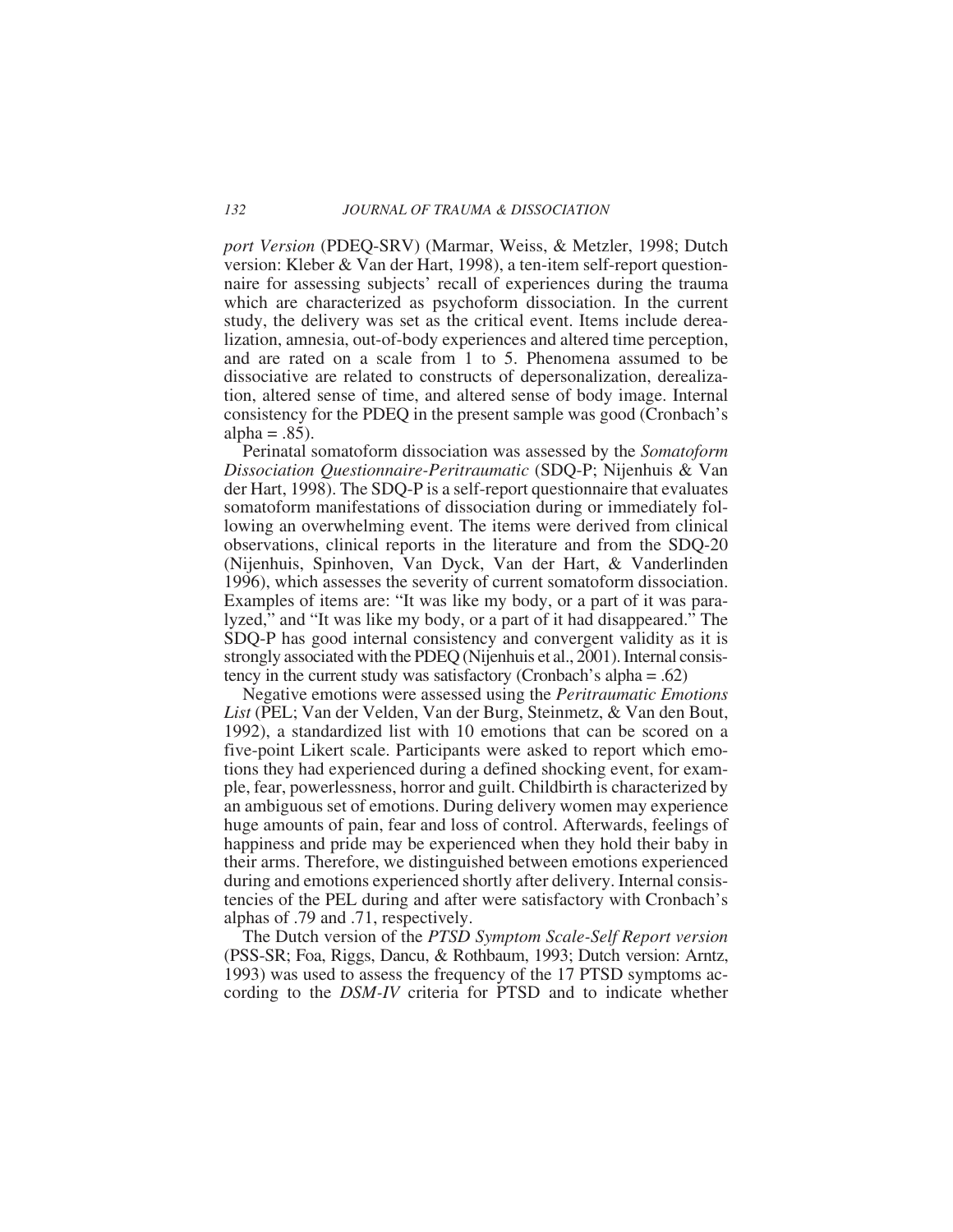women were fully symptomatic (i.e., reporting symptoms of intrusion, avoidance and hyperarousal, or not, at three months postpartum). The instrument has a four-point scale  $(0 = "not at all" to 3 = "five or more$ times a week/almost always"). The range of possible scores is 0 to 51, with higher scores indicating higher levels of PTSD symptoms. Internal consistency for the PSS-SR in the present sample was good (Cronbach's alpha = .81). The PSS-SR provides reliable and valid information of both PTSD diagnosis and symptom severity. In the current study the same method for assessing PTSD with this inventory was used as Dunmore, Clark, and Ehlers (1999) applied. Besides fulfilling the symptom criteria of one intrusion symptom, three avoidance symptoms, and two hyperarousal symptoms, they suggested a more conservative scoring method of a sum score of at least 18 on frequency of symptoms in order to assess a certain amount of symptom severity. Additionally, in order to meet the *DSM-IV* PTSD stressor (A) criterion, participants had to report feelings of fear, powerlessness or disgust, and they had to hold the idea that their or their baby's life was threatened, or that they or their baby were being harmed during childbirth. Statistical Analysis

Data were analyzed using the Statistical Package for the Social Sciences (SPSS) version 11.5, personal computer version. The psychometric properties of the PDEQ, SDQ-P, PEL, and the PSS-SR were assessed using Cronbach's alpha for reliability. To determine the incidence and severity of PTSD symptoms, total scores on the PSS-SR were calculated. To determine the relationship between demographic variables, obstetric characteristics, perinatal dissociative and emotional responses, Pearson correlations were undertaken. In addition a hierarchical multiple regression analysis was conducted to analyze the predictive role of mode of delivery, perinatal dissociation and emotions in the development of PTSD symptoms. An alpha level of .05 was used for Pearson correlations. One-tailed correlations were assessed when the direction of the relation was also expected. In these cases an alpha level of .10 was used.

## *RESULTS*

## *Incidence of Posttraumatic Stress Disorder*

From the total sample of 140, 22 women (15.7%) reported no symptoms on the PSS-SR, 44 (31.4%) reported symptoms on one of the clus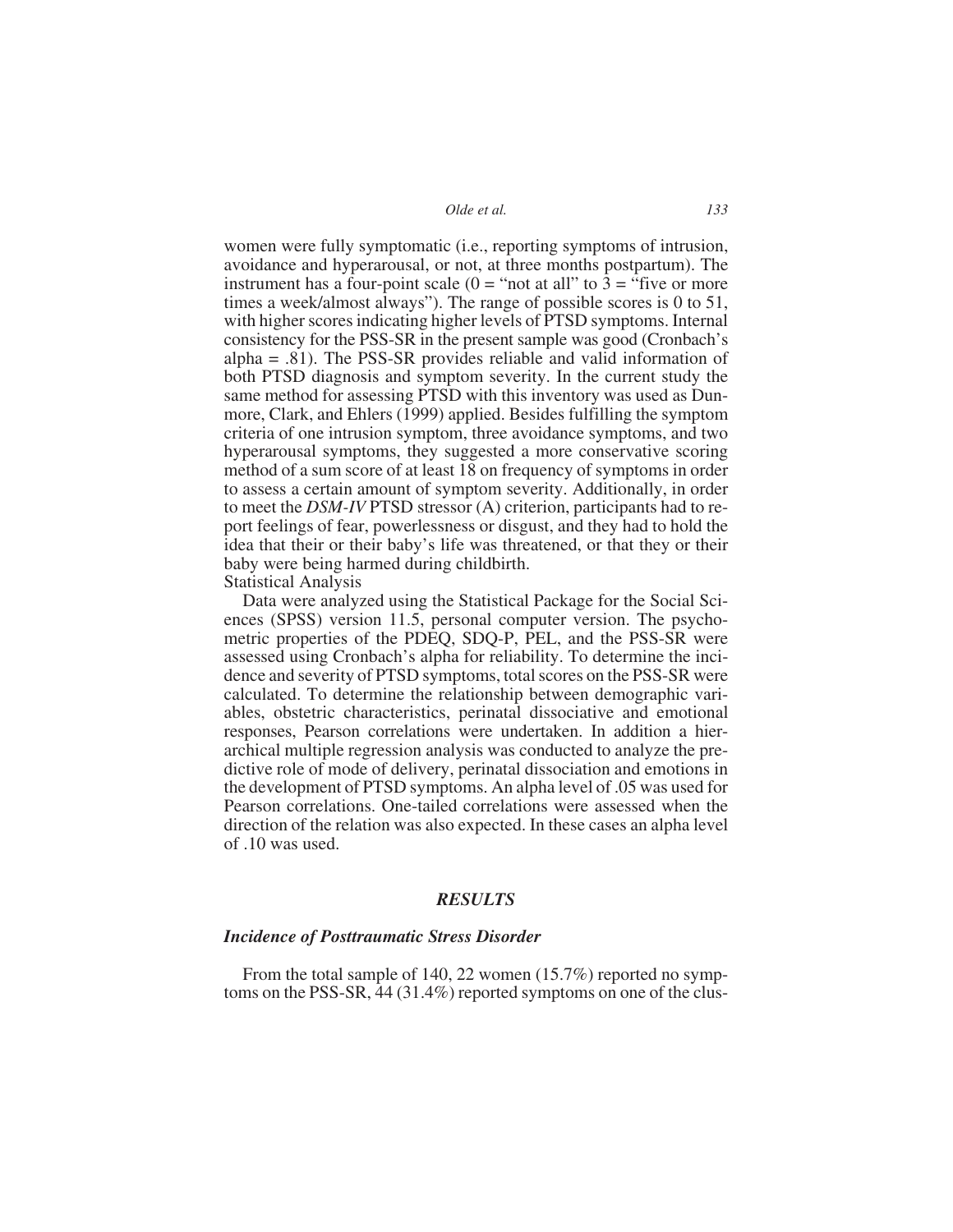ters of PTSD, 59 (42.1%) reported symptoms on two clusters of PTSD, and 15 women (10.7%) reported symptoms on all three clusters of PTSD. Symptoms of hyperarousal were most frequently reported. A total of 30 women (21.4%) of the total sample met the A-criterion. Three of the 15 fully symptomatic women fulfilled the criteria for PTSD at three months postpartum as they also met the A-criterion, which indicates a prevalence of 2.1% of PTSD in the total sample. A majority of women (67.1%) had a spontaneous delivery, whether at home or in the hospital (see Table 1). A t-test was performed to assess differences between instrumental and normal deliveries on PTSD symptom severity. No differences were found between the groups on the outcome variable (PSS-SR normal delivery:  $M = 4.2$ , SD = 0.4, PSS-SR instrumental delivery  $M = 5.0$ ,  $SD = 0.8$ ; df = 134; t = -.9; p > .05).

# *Perinatal Emotional and Dissociative Reactions as Predictors of PTSD Symptom Severity*

In order to investigate whether negative emotional reactions during and shortly after delivery and perinatal dissociation were related to PTSD symptom severity, we examined whether their mutual correlations and the correlations between both constructs with PTSD symptoms were significant. We investigated Pearson correlation coefficients between emotional reactions during and shortly after delivery, perinatal dissociative reactions, and PTSD symptom severity. Both perinatal psychoform and somatoform dissociation correlated with negative emotional responses during delivery and with negative emotional responses shortly after delivery. As shown in Table 2, perinatal psychoform and somatoform dissociation were significantly related to PSS-SR scores.

| Mode of delivery     | N  | %    |
|----------------------|----|------|
| Spontaneous home     | 66 | 47.1 |
| Spontaneous hospital | 28 | 20.0 |
| After induction      | 16 | 11.4 |
| Vacuum               | 15 | 10.7 |
| $EmCs*$              | 8  | 2.1  |
| $EICs**$             | 3  | 5.7  |

## TABLE 1. Characteristics of Mode of Delivery

Note: EmCs = Emergency Cesarean Section; ElCs = Elective Cesarean Section.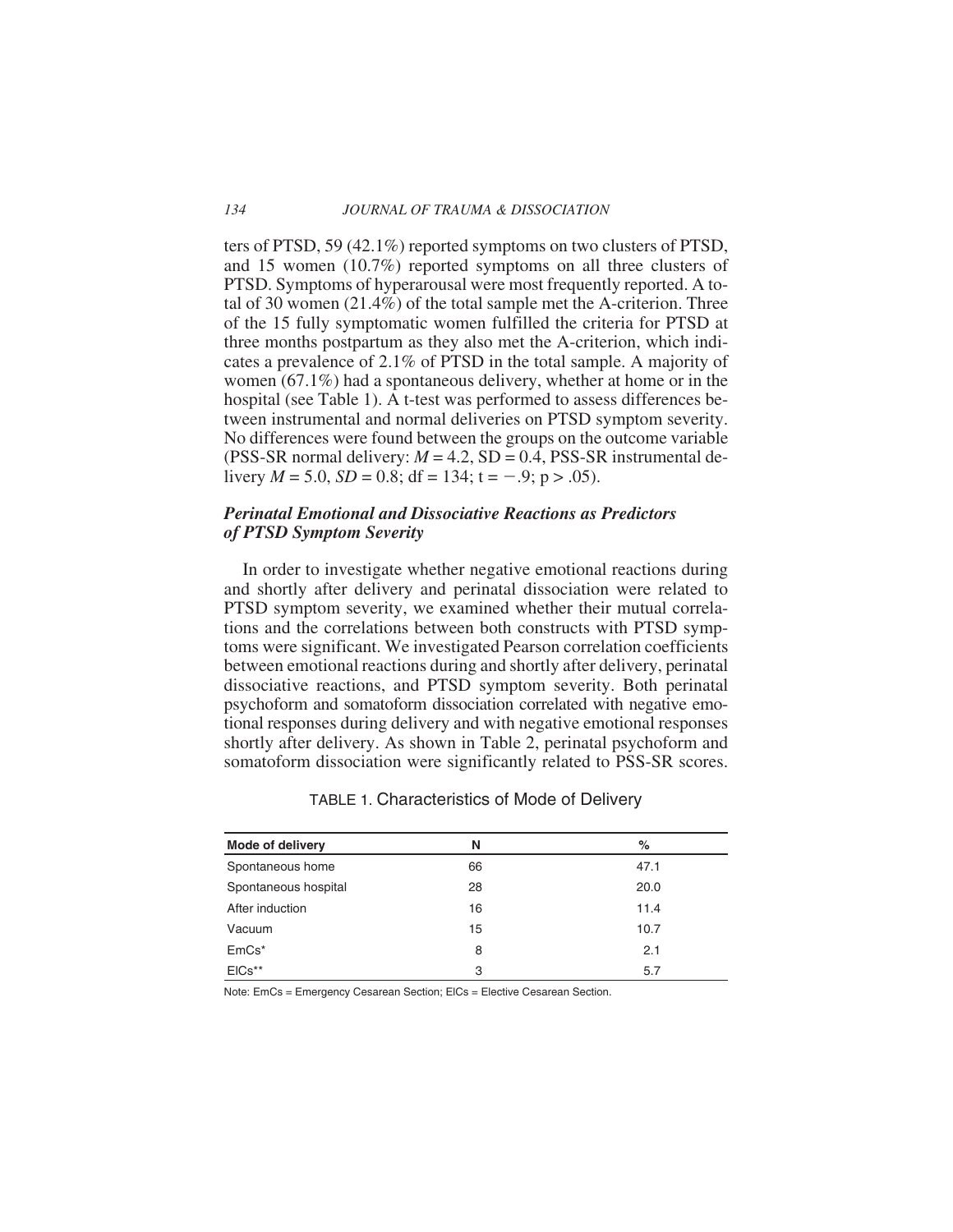| 135<br>Olde et al. |  |  |
|--------------------|--|--|
|--------------------|--|--|

|                    | Perin somf<br>diss | Neg emot<br>during | Neg emot<br>after | <b>PTS</b> sympt<br><b>PSS-SR</b> |
|--------------------|--------------------|--------------------|-------------------|-----------------------------------|
| Perin psychof diss | $0.37**$           | $0.31***$          | $0.52**$          | $0.31**$                          |
| Perin somf diss    |                    | $0.25***$          | $0.18*$           | $0.33**$                          |
| Neg emot during    |                    |                    | $0.48**$          | $0.32**$                          |
| Neg emot after     |                    |                    |                   | $0.28**$                          |

TABLE 2. Correlations (Pearson's r) Between Perinatal Dissociative Symptoms and Emotions and PTSD Reactions at Three Months Postpartum

Note: Perin psychof diss = perinatal psychoform dissociation; Perin somf diss = perinatal somatoform dissociation; Neg emot during = negative emotions during delivery; Neg emot after = negative emotions shortly after delivery; PTS sympt = PTSD symptoms.

\* p < .05 (2-tailed)

\*\* p < .01 (2-tailed)

Negative emotions during and shortly after delivery also correlated significantly with PSS-SR scores (Table 2).

We computed a hierarchical multiple regression analysis in order to examine which factors contributed significantly to the variance on PTSD symptom severity (Table 3). In the first step we included four demographic factors: age, education, parity, and duration of delivery explaining 1.5% of the variance, which was not significant (see for all steps Table 3). In the second step we controlled for mode of delivery (spontaneous or instrumental). Mode of delivery did not significantly contribute to PTSD symptom severity. In step 3 negative emotional reactions during delivery were entered. Perinatal negative emotions accounted for significant increments in the change of variance in PSS-SR scores. Furthermore, negative emotions during delivery predicted PTSD symptom severity. Then perinatal psychoform and somatoform reactions were entered in the fourth step. We did not specify an order in which psychoform or somatoform dissociation would occur, therefore they were both entered in the fourth step of the model. Perinatal psychoform and somatoform dissociative reactions both significantly predicted level of PTSD symptoms and contributed significantly to the explained variance above and beyond age, education, parity, and duration and mode of delivery. Perinatal somatoform dissociative reactions significantly contributed to scores on the PSS-SR. Perinatal psychoform dissociation did significantly contribute to the explained variance. In step 5 negative emotional reactions shortly after delivery were entered. Negative emotional reactions shortly after delivery did not significantly contribute to the explained variance. The total model explained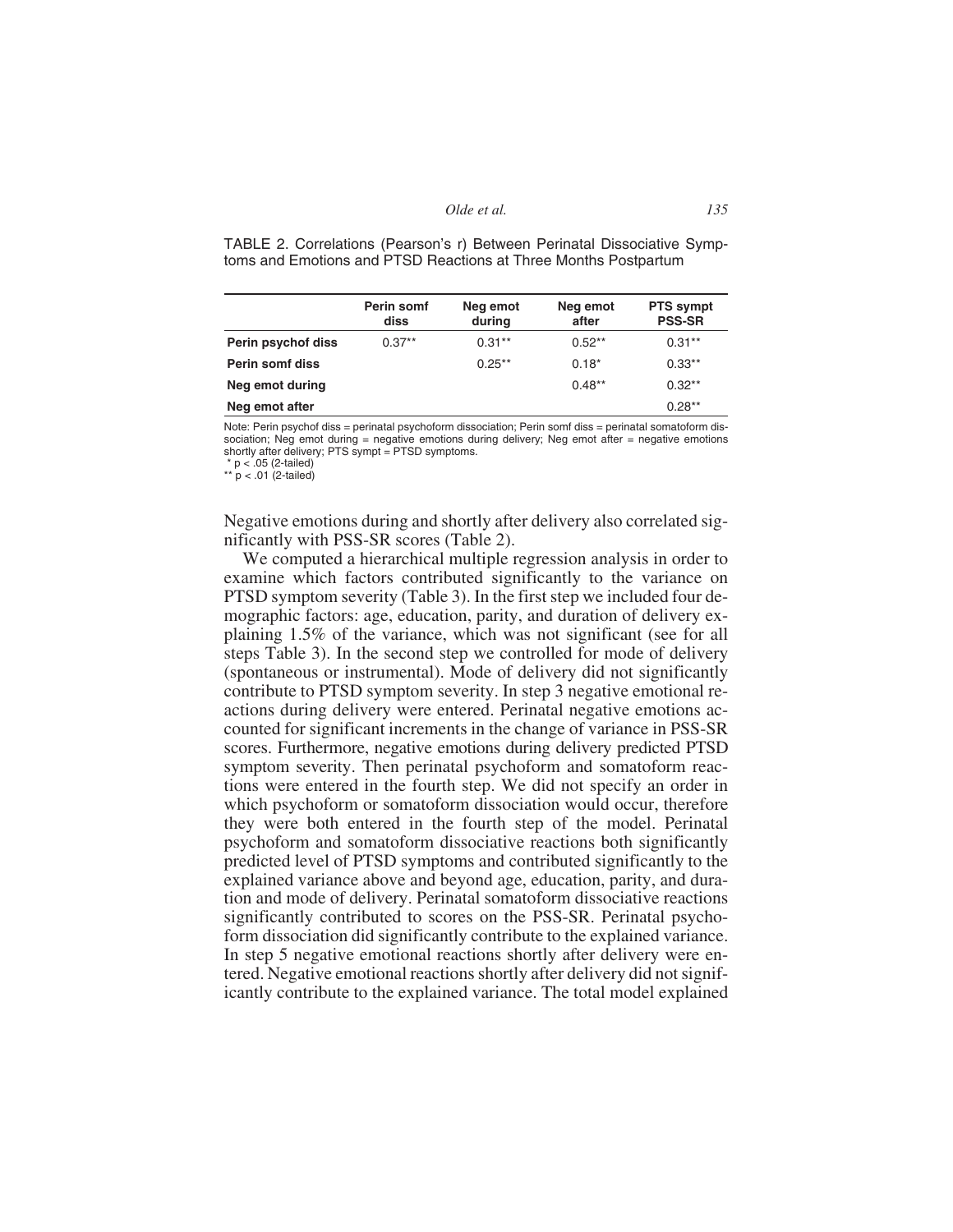21.0 % of the variance in PTSD symptoms. Perinatal negative emotional reactions during delivery and somatoform and psychoform dissociation were significant predictors of PTSD symptoms in the final model (Table 3).

# *DISCUSSION*

The results of this study confirm that women may experience childbirth as a traumatic experience and subsequently develop PTSD symptoms (Ayers & Pickering, 2001; Creedy et al., 2000; Czarnocka & Slade, 2000; Wijma et al., 1997). In this study 2.1% of women developed all the symptoms needed for PTSD except the F-criterion. In order to assess symptom severity, we used a total score of 18 following Dunmore et al. (1999). The prevalence found in the current study at three months postpartum is quite similar to the findings of Ayers and Pickering (2001) who found an incidence rate of 2.8% at 6 weeks and 1.5% at six months. On the other hand, the prevalence is lower compared to findings of Creedy et al. (2000; 5.6% at 4 to 6 weeks postpartum) who used the same instrument, but did not apply the Dunmore et al. (1999) method of scoring higher than 18 on the PSS. Nevertheless, we should

| TABLE 3. Hierarchical Multiple Regression Analyses Perinatal Variables Pre- |  |
|-----------------------------------------------------------------------------|--|
| dicting Scores on the IES-R and the PSS-SR ( $N = 140$ )                    |  |

| <b>Predictor</b> | R <sup>2</sup> | $\triangle$ R <sup>2</sup> | в       | <b>SEB</b> | b       |
|------------------|----------------|----------------------------|---------|------------|---------|
| Model 1          | $0.21**$       |                            |         |            |         |
| Step 1           |                | 0.02                       |         |            |         |
| Age              |                |                            | 0.12    | 0.15       | 0.09    |
| Education        |                |                            | $-0.23$ | 0.30       | $-0.07$ |
| Parity           |                |                            | $-0.38$ | 0.49       | $-0.09$ |
| Duration         |                |                            | 0.01    | 0.01       | 0.08    |
| Step 2           |                | < 0.01                     |         |            |         |
| Mode             |                |                            | 0.57    | 0.97       | 0.06    |
| Step 3           |                | $0.10**$                   |         |            |         |
| Neg em du        |                |                            | $0.30*$ | $0.08*$    | $0.31*$ |
| Step 4           |                | $0.10**$                   |         |            |         |
| Psych Diss       |                |                            | $0.12*$ | $0.06*$    | $0.18*$ |
| Som Diss         |                |                            | $0.32*$ | $0.13*$    | $0.23*$ |

Note: Regression coefficients were taken from the last step of the model. Neg em du = negative emotions during delivery; Psych Diss, psychoform dissociation; Som Diss, somatoform dissociation.

\* p < .05 \*\* p <. 01 (one-tailed)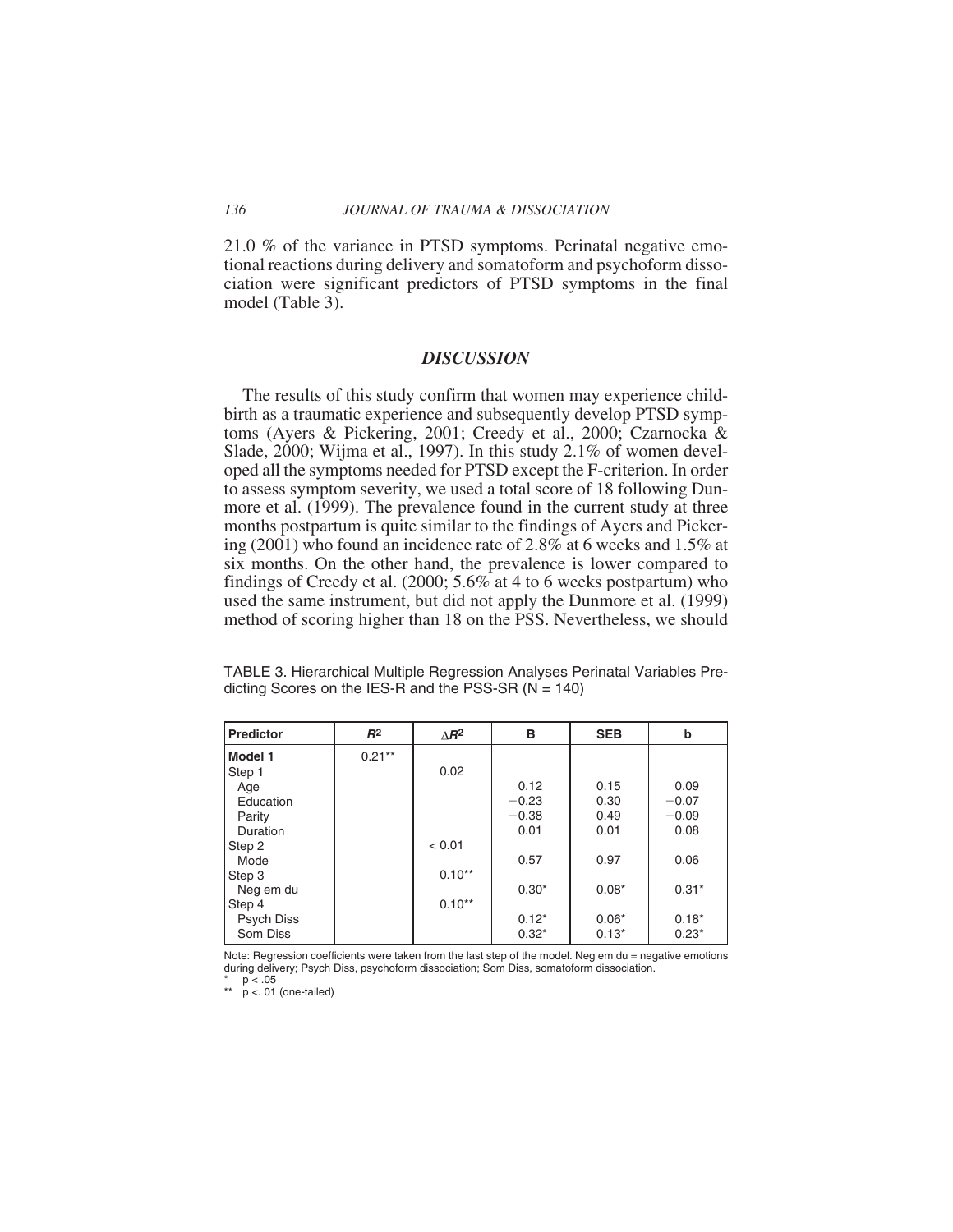be careful interpreting the prevalence of PTSD, as we did not assess the F-criterion according to *DSM-IV*. These prevalence rates are all within that found in the general population for PTSD prevalence.

To our knowledge, the present study is the first longitudinal study that prospectively examined the role of perinatal emotions and perinatal dissociation as risk factors for PTSD symptoms after childbirth. Women who reported higher levels of perinatal psychoform and perinatal somatoform dissociation subsequently also reported higher levels of PTSD symptoms. This relationship has been found in other posttraumatic stress studies using psychoform dissociation only (Freedman et al., 1999; Marshall & Schell, 2002; Shalev et al., 1996). A higher level of negative perinatal emotions was also related to higher levels of PTSD symptoms. This finding is consistent with studies on other populations (Bernat et al., 1998; Brewin et al., 2000; Gershuny et al., 2003). Women in our study who reported higher levels of negative perinatal emotions also reported higher levels of perinatal psychoform and perinatal somatoform dissociation. This finding is comparable with other studies reporting associations between symptoms of hyperarousal, negative emotions, loss of control and the occurrence of peritraumatic psychoform dissociation (Bernat et al., 1998; Gershuny et al., 2003; Morgan et al., 2002; Sterlini & Bryant, 2002).

Negative emotions during delivery and perinatal psychoform and somatoform dissociation predicted PTSD symptom severity above parity, age, and duration and mode of delivery. Although both emotional reactions *during* delivery as well as emotional reactions shortly *after* delivery were significantly correlated with PTSD symptoms, negative emotional reactions shortly *after* delivery did not predict PTSD symptoms. This finding might indicate that emotional reactions during the event play a larger role in the development of PTSD symptoms. Regarding PTSD symptom severity, perinatal somatoform and psychoform dissociation, and negative emotions during delivery were the strongest predictors of PTSD symptom severity. This finding is in contrast with the findings of Gershuny et al. (2003), who reported that the effect of peritraumatic dissociation (also assessed with the PDEQ) on posttraumatic stress symptoms was mediated by fear about death and loss of control. This difference may be due to the fact that Gershuny et al. (2003) investigated a more specific emotional response (fear of death and loss of control) whereas we investigated a larger variety of emotional responses (e.g., fear, panic, sadness, and shame). In addition, emotional responses during delivery were associated with dissociative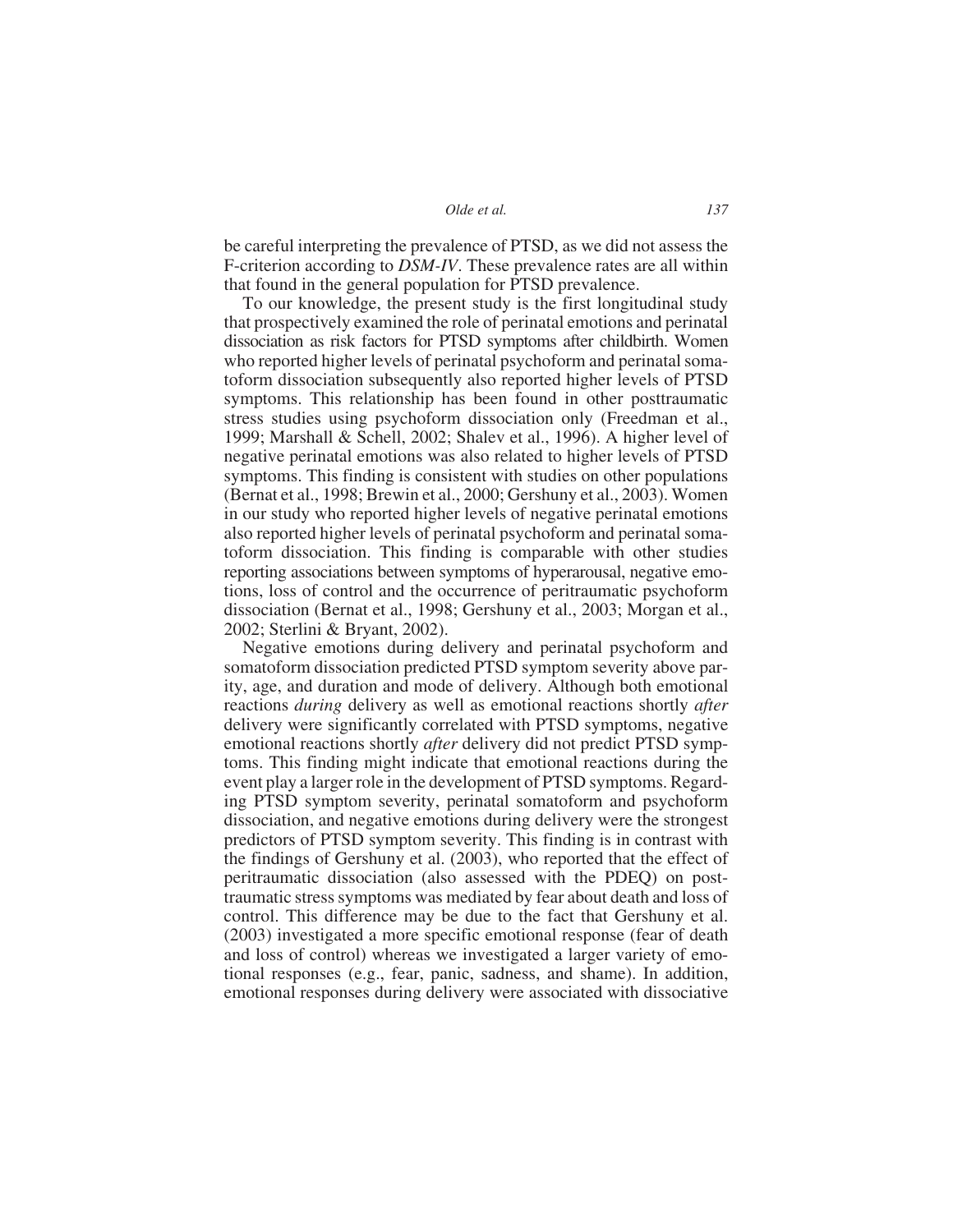responses, possibly indicating that negative emotional responses may elicit dissociative responses.

The results of this study with regard to peritraumatic psychoform dissociation are consistent with those of other studies in the general traumatic stress field that peritraumatic psychoform dissociation is a main predictor of PTSD symptom severity. However, a limitation in other studies is the weak conceptual base of the dissociation construct (Marshall, Spitzer, & Liebowitz, 1999; Nijenhuis, Van der Hart, & Steele, 2002; Van der Hart, Nijenhuis, Steele, & Brown, 2004). While this construct essentially refers to a division of doubling of consciousness or personality (Van der Hart et al., 2004), many scholars have subsumed under this heading phenomena such as absorption and imaginary involvement, and momentary confusion. Thus, the PDEQ used to measure psychoform peritraumatic dissociation includes items measuring changed sense of time and confusion, while it is questionable whether these phenomena should be regarded as dissociative in nature (Van der Hart et al., 2004). Given the central predictive role of peritraumatic dissociation, studies that critically examine the nature of this construct and involve operationalisations true to the basic understanding of dissociation and its relations to emotions are urgently needed.

## *Study Limitations*

This study has several limitations, suggesting caution with regard to the generalizations of our results. First, we studied an experience that should not be regarded as a very shocking event for the majority of women. However, this study as well as others, firmly showed that a minority of women may develop childbirth-related PTSD, and that a larger group develops PTSD symptoms. Second, we studied an event that can only be experienced by women, so generalizations to other groups than childbearing women is difficult. Third, we did not use standardized clinical interviews to assess PTSD, although the PSS-SR has been shown a useful tool for screening and assessing current PTSD (Foa et al., 1993). The findings of the prevalence of PTSD in the current study should also be regarded with caution, as we did not assess the F-criterion of PTSD. Fourth, perinatal dissociative and negative emotional responses were associated with each other, but due to the assessment procedure it is not possible to conclude that negative emotional responses precipitate perinatal dissociation. Nevertheless, the strong relation found between perinatal psychoform dissociation and negative emotions during and after delivery is similar to the findings of Marmar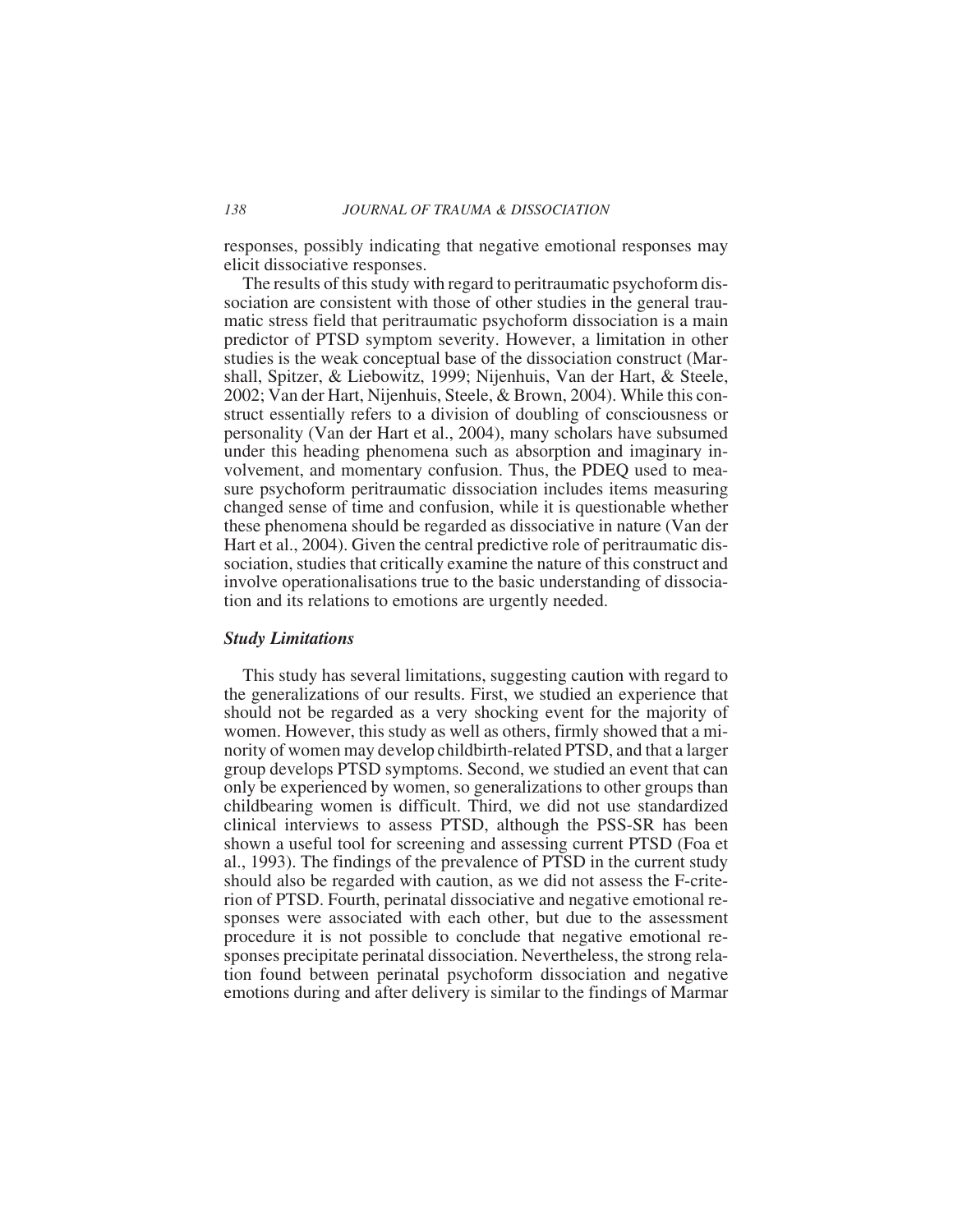et al. (1996), Simeon et al. (2003) and Sterlini and Bryant (2002) with regard to other trauma populations. Finally, although we assessed perinatal dissociative and perinatal emotional reactions in the first week after delivery, there is still a gap of a few days between the experience and the assessment of perinatal responses. These data therefore have a slightly retrospective character.

#### *CONCLUSION*

The results of this study add to the findings of previous studies that for some women childbirth may indeed be a traumatic experience leading to the development of PTSD symptoms. We have focused on two peritraumatic risk factors. Perinatal negative emotions predicted the development of childbirth-related PTSD symptoms. In addition, the strong relation with perinatal negative emotions indicates that dissociative reactions might be part of a traumatic stress response. Future studies should examine relationships with other known predictors of childbirth-related PTSD symptoms, such as social support by partners and support of the medical staff. In addition, future studies should also differentiate between the kinds of emotional responses, whether these responses pertain to anger, helplessness, or shame and guilt, or a combination of any of them, in order to examine which combination of factors channels mostly on those individuals at risk.

## REFERENCES

- Arntz, A. (1993). *Dutch translation of the PSS-SR*. Universiteit Maastricht, the Netherlands: Author.
- Ayers, S., & Pickering, A.D. (2001). Do women get posttraumatic stress disorder as a result of childbirth? A prospective study of incidence. *Birth*, *28*, 111-118.
- Bernat, J.A., Ronfeldt, H.M., Calhoun, K.S., & Arias, I. (1998). Prevalence of traumatic events and peritraumatic predictors of posttraumatic stress symptoms in a nonclinical sample of college students. *Journal of Traumatic Stress*, *11*, 645-664.
- Brewin, C.R., Andrews, B., & Rose, S. (2000). Fear, helplessness, and horror in posttraumatic stress disorder: Investigating DSM-IV criterion A2 in victims of violent crime. *Journal of Traumatic Stress*, *13*, 499-509.
- Centraal Bureau voor de Statistiek [Central Statistics Agency]. 2003. Retrieved from http://www.cbs.nl, December 2004.
- Creedy, D.K., Shochet, I.M., & Horsfall, J. (2000). Childbirth and the development of acute trauma symptoms: Incidence and contributing factors. *Birth*, *27*, 104-111.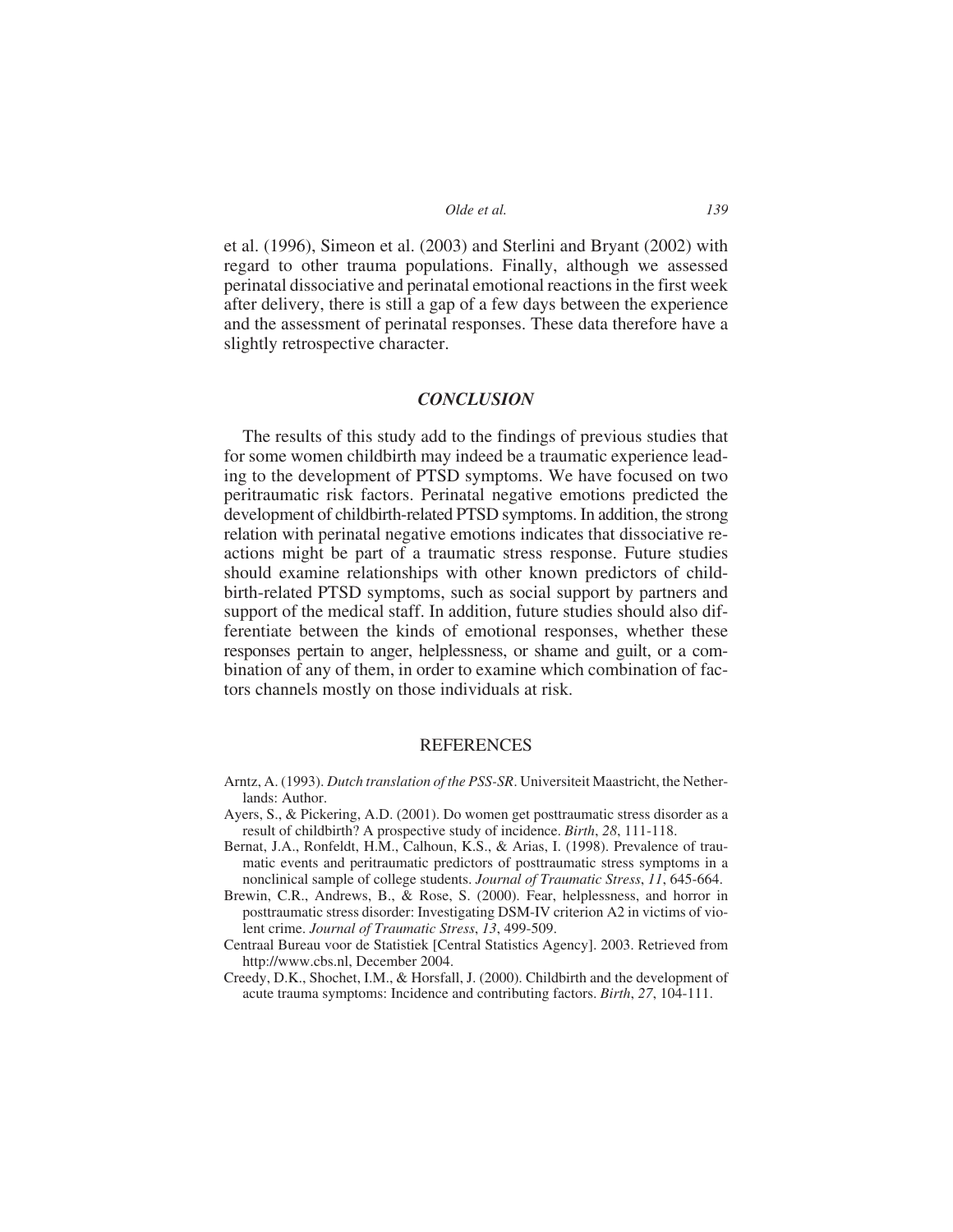- Czarnocka, J., & Slade, P. (2000). Prevalence and predictors of post-traumatic stress symptoms following childbirth. *British Journal of Clinical Psychology*, *39*, 35-51.
- Delahanty, D.L., Royer, D.K., Raimonde, A.J., & Spoonster, E. (2003). Peritraumatic dissociation is inversely related to catecholamine levels in initial urine samples of motor vehicle accident victims. *Journal of Trauma & Dissociation*, *4*(1), 65-80.
- Dunmore, E., Clark, D.M., & Ehlers, A. (1999). Cognitive factors involved in the onset and maintenance of posttraumatic stress disorder (PTSD) after physical or sexual assault. *Behaviour Research and Therapy*, *37*, 809-829.
- Ehlers, A., Mayou, R.A., & Bryant, B. (1998). Psychological predictors of chronic posttraumatic stress disorder after motor vehicle accidents. *Journal of Abnormal Psychology*, *107*, 508-519.
- Engelhard, I.M., Van den Hout, M.A., Kindt, M., Arntz, A., & Schouten, E. (2003). Peritraumatic dissociation and posttraumatic stress after pregnancy loss: A prospective study. *Behaviour Research and Therapy*, *41*, 67-78.
- Foa, E.B., Riggs, D.S., Dancu, C.V., & Rothbaum, B.O. (1993). Reliability and validity of a brief instrument for assessing post-traumatic stress disorder. *Journal of Traumatic Stress*, *6*, 459-473.
- Freedman, S.A., Brandes, D., Peri, T., & Shalev, A. (1999). Predictors of chronic post-traumatic stress disorder: A prospective study. *British Journal of Psychiatry*, *174*, 353-359.
- Fullerton, C.S., Ursano, R.J., Epstein, R.S., Crowley, B., Vance, K., Kao, T.C., Dougall, A., & Baum, A. (2001). Gender differences in posttraumatic stress disorder after motor vehicle accidents. *American Journal of Psychiatry*, *158*, 1486-1491.
- Gershuny, B.S., Cloitre, M., & Otto, M.W. (2003). Peritraumatic dissociation and PTSD severity: Do event-related fears about death and control mediate their relation? *Behaviour Research and Therapy*, *41*, 157-166.
- Holeva, V., & Tarrier, N. (2001). Personality and peritraumatic dissociation in the prediction of PTSD in victims of road traffic accidents. *Journal of Psychosomatic Research*, *51*, 687-692.
- Kaufman, M.L., Kimble, M.O., Kaloupek, D.G., McTeague, L.M., Bachrach, P., Forti, A.M., & Keane, T.M. (2002). Peritraumatic dissociation and physiological response to trauma-relevant stimuli in Vietnam combat veterans with posttraumatic stress disorder. *Journal of Nervous and Mental Disease*, *190*, 167-174.
- Keogh, E., Ayers, S., & Francis, H. (2002). Does anxiety sensitivity predict post-traumatic stress symptoms following childbirth? A preliminary report. *Cognitive Behaviour Therapy*, *31*, 145-155.
- Kleber, R.J., & Van der Hart, O. (1998). Dutch translation of the PDEQ. Utrecht, The Netherlands: Authors.
- Koopman, C., Classen, C., & Spiegel, D. (1994). Predictors of posttraumatic stress symptoms among survivors of the Oakland/Berkeley, Calif., firestorm. *American Journal of Psychiatry*, *151*, 888-894.
- Lyons, S. (1998). A prospective study of post traumatic stress symptoms 1 month following childbirth in a group of 42 first-time mothers. *Journal of Reproductive and Infant Psychology*, *16*, 91-105.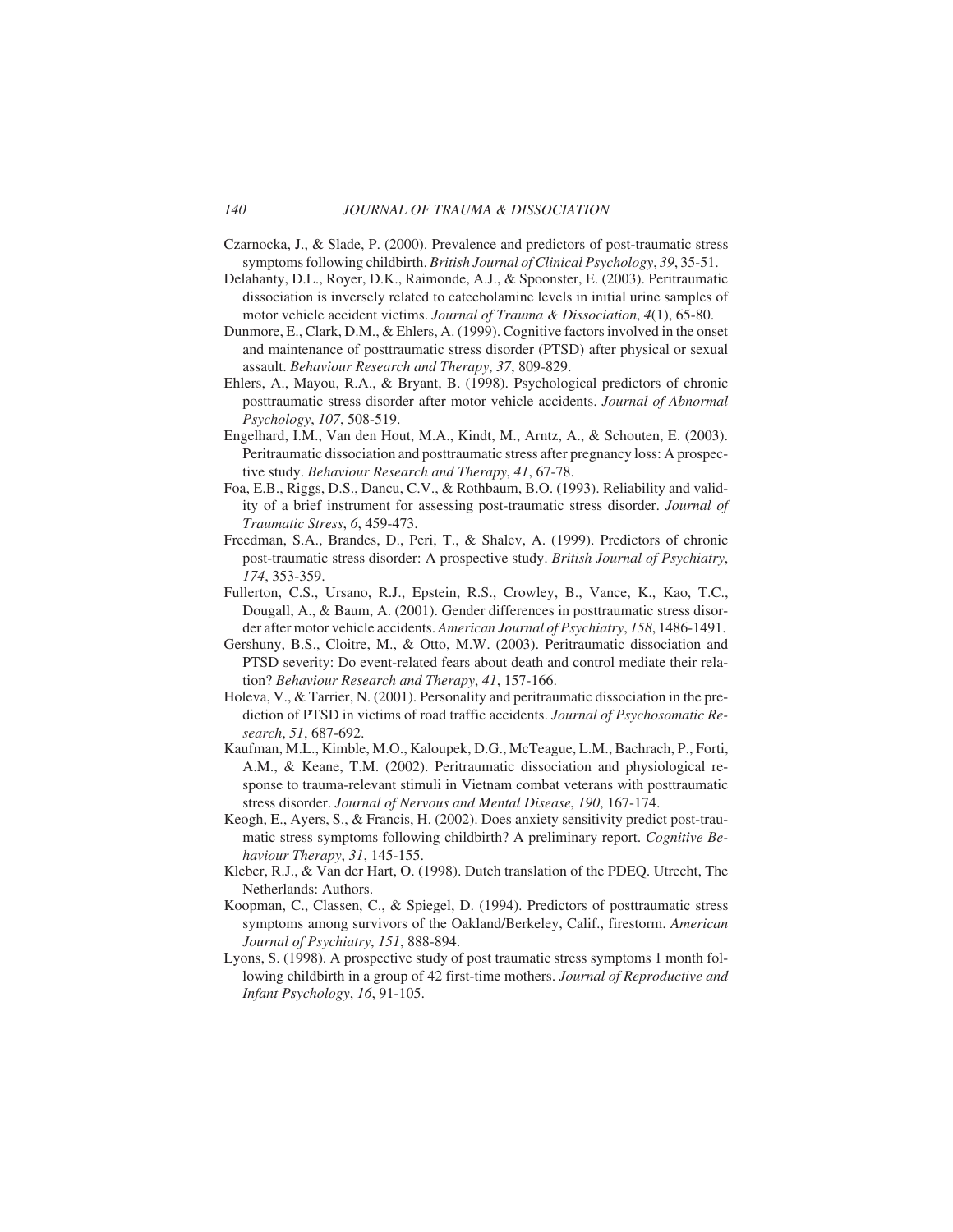- Marmar, C.R., Weiss, D.S., Metzler, T.J. (1998). Peritraumatic dissociation and posttraumatic stress disorder. In J.D. Bremner & C.R. Marmar (Eds.), Trauma, memory, and dissociation (pp. 229-252). Washington, DC: American Psychiatric Press.
- Marmar, C.R., Weiss, D.S., Metzler, T.J., & Delucchi, K. (1996). Characteristics of emergency services personnel related to peritraumatic dissociation during critical incident exposure. *American Journal of Psychiatry*, *153*, 94-102.
- Marmar, C.R., Weiss, D.S., Metzler, T.J., Delucchi, K.L., Best, S.R., & Wentworth, K.A. (1999). Longitudinal course and predictors of continuing distress following critical incident exposure in emergency services personnel. *Journal of Nervous and Mental Disease*, *187*, 15-22.
- Marshall, G.N., & Schell, T.L. (2002). Reappraising the link between peritraumatic dissociation and PTSD symptom severity: Evidence from a longitudinal study of community violence survivors. *Journal of Abnormal Psychology*, *111*, 626-636.
- Marshall, R.D., Spitzer, R., & Liebowitz, M.R. (1999). Review and critique of the new DSM-IV diagnosis of acute stress disorder. *American Journal of Psychiatry*, *156*, 1677-1685.
- Moleman, N., Van der Hart, O., & Van der Kolk, B.A. (1992). The partus stress reaction: A neglected etiological factor in postpartum psychiatric disorders. *Journal of Nervous and Mental Disease*, *180*, 271-272.
- Morgan, C.A., 3rd, Hazlett, G., Wang, S., Richardson, E.G., Jr., Schnurr, P., & Southwick, S.M. (2001). Symptoms of dissociation in humans experiencing acute, uncontrollable stress: a prospective investigation. *American Journal Psychiatry*, *158*, 1239-1247.
- Nijenhuis, E., Van Engen, A., Kusters, I., & Van der Hart, O. (2001). Peritraumatic somatoform and psychological dissociation in relation to recall of childhood sexual abuse. *Journal of Trauma and Dissociation*, *2*(3), 49-68.
- Nijenhuis, E.R.S., Spinhoven, P., Van Dyck, R., Van der Hart, O., & Vanderlinden, J. (1996). The development and psychometric characteristics of the Somatoform Dissociation Questionnaire (SDQ-20). *Journal of Nervous and Mental Disease*, *184*, 688-694.
- Nijenhuis, E.R.S., & Van der Hart, O. (1998). *Somatoform Dissociation Questionnaire-Peritraumatic*. Unpublished Document
- Nijenhuis, E.R.S., Van der Hart, O., & Steele, K. (2002). The emerging psychobiology of trauma-related dissociation and dissociative disorders. In D. D'Haenen, J. Den Boer, H. Westenberg, & P. Willner (Eds.), *Biological psychiatry* (pp. 1079-1098). London: Wiley.
- Nijenhuis, E.R.S., & Van der Hart, O. (1999). Somatoform dissociative phenomena: A Janetian perspective. In J.M. Goodwin & R. Attias (Eds.), *Splintered reflections: Images of the body in trauma* (pp. 89-127). New York: Basic Books.
- Ozer, E.J., Best, S.R., Lipsey, T.L., & Weiss, D.S. (2003). Predictors of posttraumatic stress disorder and symptoms in adults: A meta-analysis. *Psychological Bulletin*, *129*, 52-73.
- Shalev, A.Y., Peri, T., Canetti, L., & Schreiber, S. (1996). Predictors of PTSD in injured trauma survivors: A prospective study. *American Journal of Psychiatry*, *153*, 219-225.